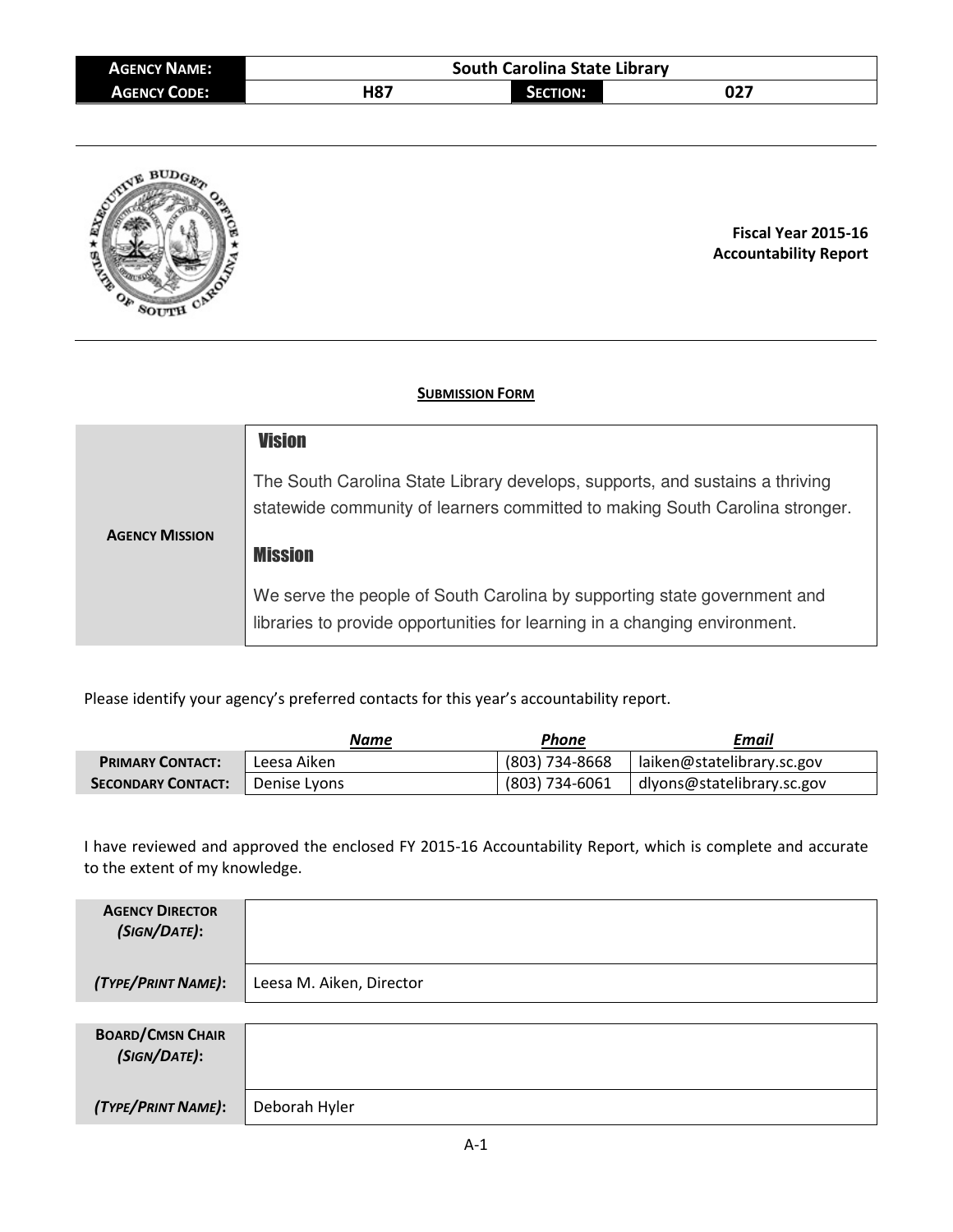| <b>AGENCY NAME:</b> | <b>South Carolina State Library</b> |                 |     |  |  |  |  |
|---------------------|-------------------------------------|-----------------|-----|--|--|--|--|
| <b>AGENCY CODE:</b> | H87                                 | <b>SECTION:</b> | 027 |  |  |  |  |

## **AGENCY'S DISCUSSION AND ANALYSIS**



South Carolina citizens of all ages, backgrounds and abilities turn to their libraries for support for creative, academic, personal, and professional interests. Libraries respond with information, collections, productivity tools, and learning experiences thoughtfully planned and professionally delivered. The State Library strives to understand and meet the essential needs of each distinct library audience in addressing local service demands. Our persistent goal is to strategically plan, collaboratively approach, and cost-effectively implement state government solutions that result in outstanding library services for every South Carolinian.

**Good Governance** - The State Library's top-notch professional team collects, organizes, and disseminates information through multiple channels. We capture and digitize the work of government and make it available through a user-friendly portal -- the SC State Documents Depository -- that has tripled in size to 18,500 items since its introduction in 2011. Inperson and online trainings, and special web pages developed for government workers, provide constant updating on important topics such as grants research, legislation, employment and commerce, and emergency preparation. An expanded legislative research portal puts information at the fingertips of decision makers in the form of easy-to-use and timely guides.

**Technology Solutions** - Electronic access to library collections means that any South Carolinian with a mobile phone or other handheld device can read books, find information, and connect with any library. State Library collections are accessible as electronic full-text articles or ebooks, or may be searched, requested, and/or delivered online. Public libraries have mastered these new technologies and with the assistance of the State Library are incorporating them into everyday services. Wi-Fi provision is now standard in all libraries along with offerings of user-friendly apps to make it easy to search and retrieve materials.

**Talking Book Services** - Universal access is the target of libraries striving to reach all community members regardless of physical or developmental challenges. The State Library's Talking Book Services brings print and digital books to South Carolinians with vision impairments. Our recording booth captures audio versions of all kinds of South Carolina materials read by talented local volunteers. We are proud to note that some of these recordings can be downloaded from the National Library Service website. Personally-tailored services provide telephone consultation and referral as well as delivering materials directly to customers.

In 2016, TBS staff:

- Added 730 new patrons for an active membership of 5898.
- Provided telephone assistance to an average of 60 users each day.
- Provided 221,338 books. This represents a decrease of 53,137 from the previous year due to the discontinuation of cassette books and a move to digital books only.
- Hosted the fifth annual art competition for blind or visually impaired K-12 students.
- Maintained a collection of 170,206 items. This represents a decrease of approximately 69,794 from the previous year due to the discontinuation of cassette books and a move to digital books only.

**Discus Resources for Citizens** - Discus – South Carolina's Virtual Library – continues to offer an exemplary set of online books, periodicals, and informational databases for South Carolinians. Now in its 19th year, Discus is the State Library's premier online information collection, and is provided at no charge for use by all SC citizens. Educators across the state at every grade level introduce students to Discus for homework and research assistance, which continues as students matriculate through the state's academic libraries. Online products such as BrainPOP Jr, the Britannica suite of products, and the EBSCO collection of research databases enrich and support the learning environment with content that engages students, supports educators, and bolsters academic achievement. Resources are provided for STEM programs, literacy development, career growth, and many other areas. The Discus staff offers onsite and online training throughout the year for educators and also conducts presentations at state-wide conferences. During FY2016 South Carolinians performed over

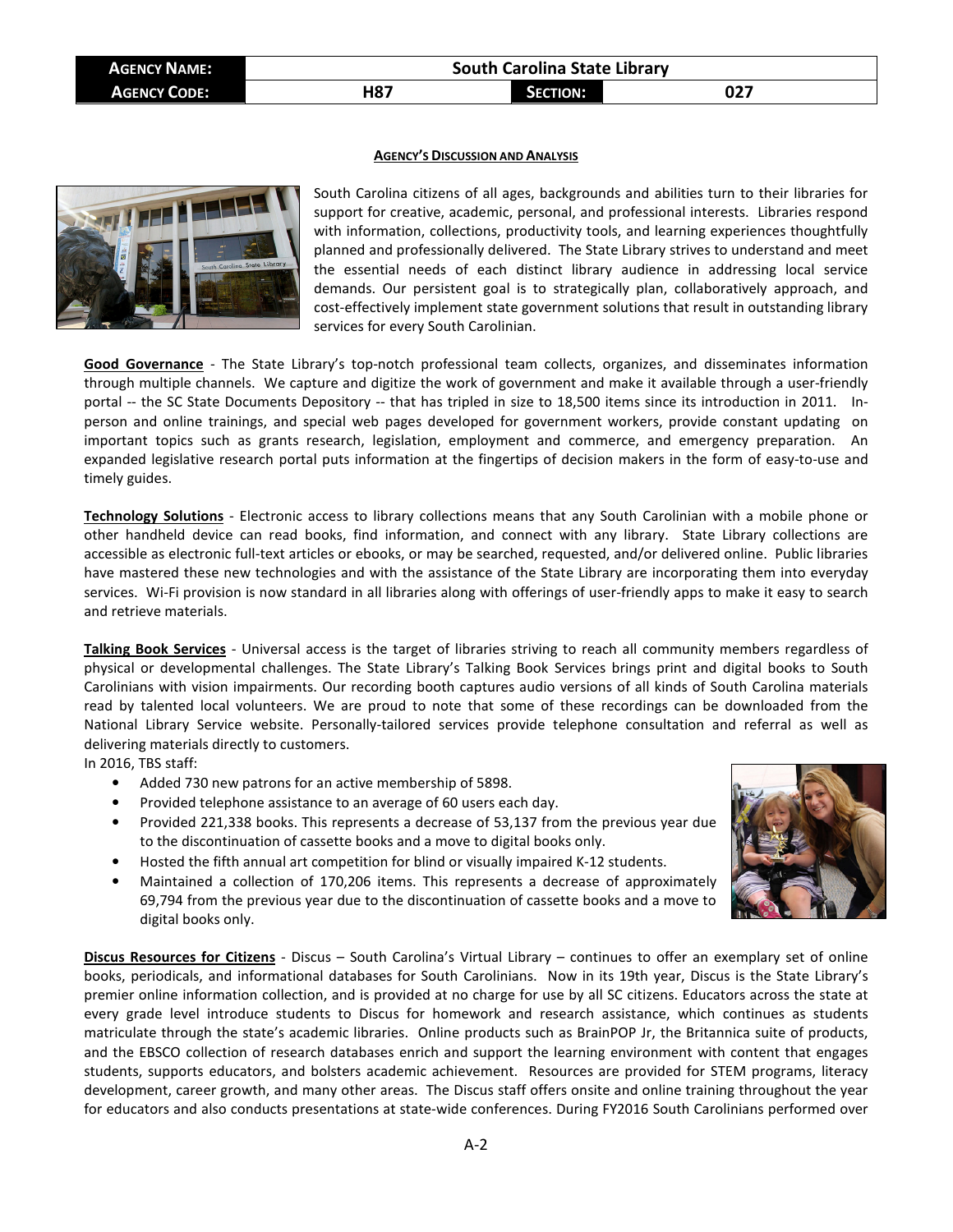| <b>AGENCY NAME:</b> | <b>South Carolina State Library</b> |                 |     |  |  |  |  |  |  |
|---------------------|-------------------------------------|-----------------|-----|--|--|--|--|--|--|
| <b>AGENCY CODE:</b> | H87                                 | <b>SECTION:</b> | 027 |  |  |  |  |  |  |

40 million retrievals in Discus. Ensuring the State Library provides these resources saves schools and libraries millions of dollars each year by purchasing these products for them at significant statewide discounts. Many Discus resources for K-12 audiences provide access to lesson plans and curriculum standards for use by educators.

**Digital Collections** - The explosion of digital collections throughout South Carolina epitomizes the melding of library skills and technological advances, as priceless historic documents, books, maps and photos are scanned into digital collections both local and statewide. Previously hidden treasures accessible only to scholars have become available to the ordinary citizen. The State Library, supporting and collaborating with the South Carolina Digital Library (scmemory.org), has simplified the process of preparing historic and cultural images and presenting them online in easy-to-use formats. Public libraries can now create the local collections that are most important to their own county residents. South Carolina historic documents as well as the contemporary digitized output of over 80 state government entities have a place in the State Documents Depository (dc.statelibrary.sc.gov). In FY2016, the Depository's 18,500 items (an increase of 2,500) were viewed 38,495 times (an increase of 4,303 views).

**Resource Sharing** - SClends (South Carolina Library Evergreen Network Delivery System) is a universal catalog of books, audio and video materials provided to nearly one-third of the state's population through the collaboration of 20 county libraries and the State Library. Any citizen (including state government workers and all educators) can request a State Library borrowers' card for access to 3,578,227 items. The State Library provides technical support for member libraries. The SClends online catalog is open 24/7 for searching and requesting books, audio materials, DVDs, and digital items, using any browser, from any electronic device. Last year, 4,015,807 SClends items were borrowed through a cost-effective intercounty delivery service. Member libraries save the costs of purchasing and processing shared library materials.

**Public Libraries** - South Carolina's public libraries are hubs for their communities, providing access to the world's information in shared physical spaces and online, at no cost to citizens. Supporting and nurturing library staff and services is a primary focus of the State Library. State and federal funding administered by the State Library staffing, collections, Internet resources, and operational support ensuring libraries maintain the institutional capacity to meet residents' needs. State Library consultants and trainers prepare library staff members to provide the traditional courteous service expected by the public, as well as developing staff skills to pursue the latest trends in information delivery. State Library personnel are well prepared to assist public library staff in day-to-day operations while specialized consultants train and assist in focus areas as assessment, planning and financial management.

Recognizing the cause-effect relationship between early reading, technology literacy and life success, libraries today are expanding in the areas of family literacy and STEM-related programming. To support this development and other library learning, the State Library offers grant funding each year to all public libraries for programs such as the Summer Reading Program. Grants in FY2016 also funded projects to assist juvenile detainees in earning their GEDs, supported local authors through multi-county writing projects, expanded libraries' ability to protect and maintain local history collections, and provided assistive technology devices to ensure that residents all abilities have access to information and literary resources.



**Children and Families** - Family literacy has been a long staple of the services that libraries provide. Families that play, read, and learn together are simultaneously developing as individual learners at all levels as well as strengthening the social and emotional skills which often lead to a child's greater success in school. Libraries show parents the best way to help their preschool children learn to read, modelling techniques that are so important in determining a child's literacy success. Our libraries are better equipped than ever before to combat low literacy with sophisticated technology tools as well as face-to-face personally delivered services. They are providing more early literacy offerings than ever—continuously promoting the parent/caregiver as the child's first and best teacher. They support special needs families through creative and unique programs.

Homework assistance services are expanding across the state, as are special areas for teens, developmentally designed spaces for ages 0-5, and co-working opportunities for parents and their young children.

The State Library is a key partner with local libraries and alliances such as TransformSC, an education initiative of the SC Council on Competitiveness (and subcommittee the Early Childhood Education Task Force), the Institute for Child Success,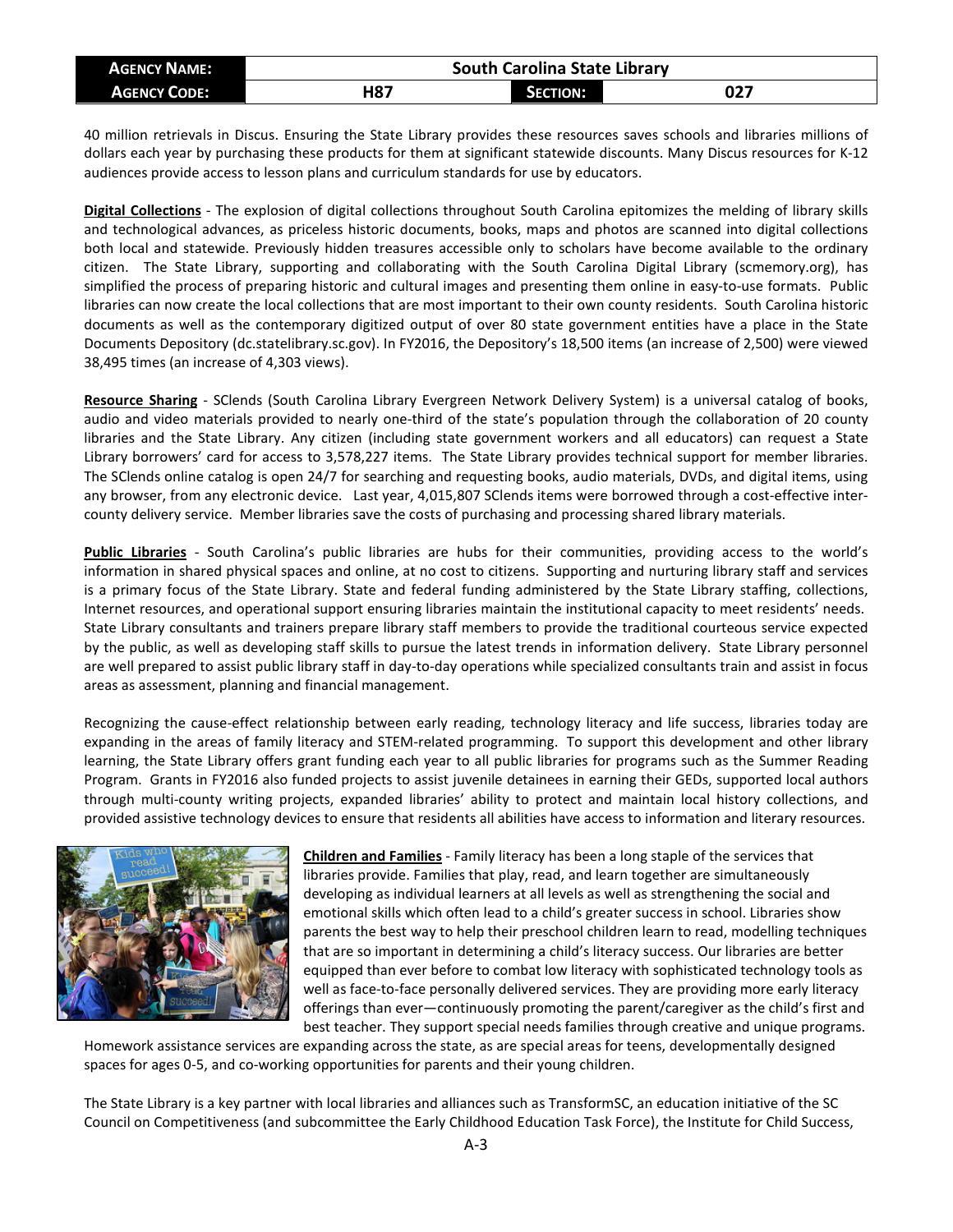| <b>AGENCY NAME:</b> | <b>South Carolina State Library</b> |                 |     |  |  |  |  |  |
|---------------------|-------------------------------------|-----------------|-----|--|--|--|--|--|
| <b>AGENCY CODE:</b> | H87                                 | <b>SECTION:</b> | 027 |  |  |  |  |  |

and South Carolina First Steps. Through these partnerships the State Library is developing a better infrastructure for learning, and is highlighting ways that parents, community leaders, and educators can make a difference in outcomes using best practices in the early years of life. The cessation of reading in summer months by students, known as the "summer reading slide", has been well-documented. The State Library vigorously supports programs that combat summer slide and keep families reading and learning together all summer long. Each June, StoryFestSC launches the annual statewide Summer Reading Program conducted in public libraries and supported by school libraries. Using over a hundred volunteers, StoryfestSC 2016 welcomed 2127 attendees from 28 counties to the SC State Museum for a celebration of reading and stories. Children received free books to support their summer reading efforts, families enjoyed storytelling and presentations by award-winning children's authors, and were provided opportunities to learn about library and community summer programs (such as summer feeding sites), all to spark their learning efforts in off-school months.

In addition to StoryfestSC, the State Library maintains popular services and programs which educate, support, train, and inspire librarians to become the center of their communities. The State Library hosts a variety of trainings to reinforce the mission of reading and education through libraries and their community partners. The South Carolina Day by Day Family Literacy Activity Calendar, which has been distributed across the state since 2010, is an important tool in this endeavor. The

calendar is provided to any educational organization or program free of charge, to distribute to families for a year of literacy-building activities. The state's curriculum standards are emphasized. Both a print version (English or Spanish) and an interactive online version are available. The State Library has distributed over 75,000 Day by Day Calendars since its inception. Additionally, the State Library provides access to Tumblebooks, an online database of read-aloud/read-along children's stories. Other free resources for families include special STEM-focused booklets for preschool and elementary grade levels, the "Grow With Books" chart for early readers, booklists for all ages, bookmarks, and most uniquely, a special family reading and resource list for those who have come through natural disasters, such as the 2015 floods. All materials are available online in printable formats, or libraries may request materials in bulk to use with their patrons and outreach efforts.



**Support for Students** - 21<sup>st</sup> century South Carolina students are accustomed to using electronic tools and online resources to supplement printed texts and classroom instruction. StudySC (studysc.org) is a selected set of academic resources and links using youth-appropriate terminology and design. Images and information are searchable on handheld devices. Staff members review the website to ensure accuracy of information that is utilized in tandem with Discus resources and SC curriculum components. Last year, the website had 143,564 page views. The top three cities in South Carolina using StudySC were Columbia, North Charleston, and Greenville.

**Services to Teens** - The State Library's efforts to draw teens and tweens (ages 11-18) into the library community continued steadily in 2016. Libraries aim to encourage civic engagement, improve STEM skills, and instill the habit of using the library. These youth are particularly interested in exploring emerging technologies like robotics and coding and continue to be interested in learning more about electronic resources and mastering social software. Libraries are offering teen job fairs as well as sessions for teens about how to write resumes and how to get a job. Discus continues to support these efforts with Fergusons' Career Guidance and LearningExpress Library. Of the 26 states participating in the National Summer Readingthemed Teen Video Challenge, SC continues to have a large representation of submissions. To produce video submissions, libraries use equipment provided by the SC State Library as part of our ongoing offering of STEM tools and training.



Sean England Morris and Wyatt Hest

Filmmaking by teens is growing across the state and offers many opportunities for communication, collaboration, and other  $21<sup>st</sup>$  century skills training. The State Library also circulated mobile "maker kits" with options for computing, robotics, circuitry, and engineering. Reading continues to be of great importance to this age bracket, encouraged by continuing participation in the National "Teen Lock-In" program co-sponsored by the State Library.

**Administration** - The State Library continued necessary physical upgrades and renovations in FY2016. The changing nature of our service population and some realignment of priorities are reflected in the current services and programs we deliver, resulting in a more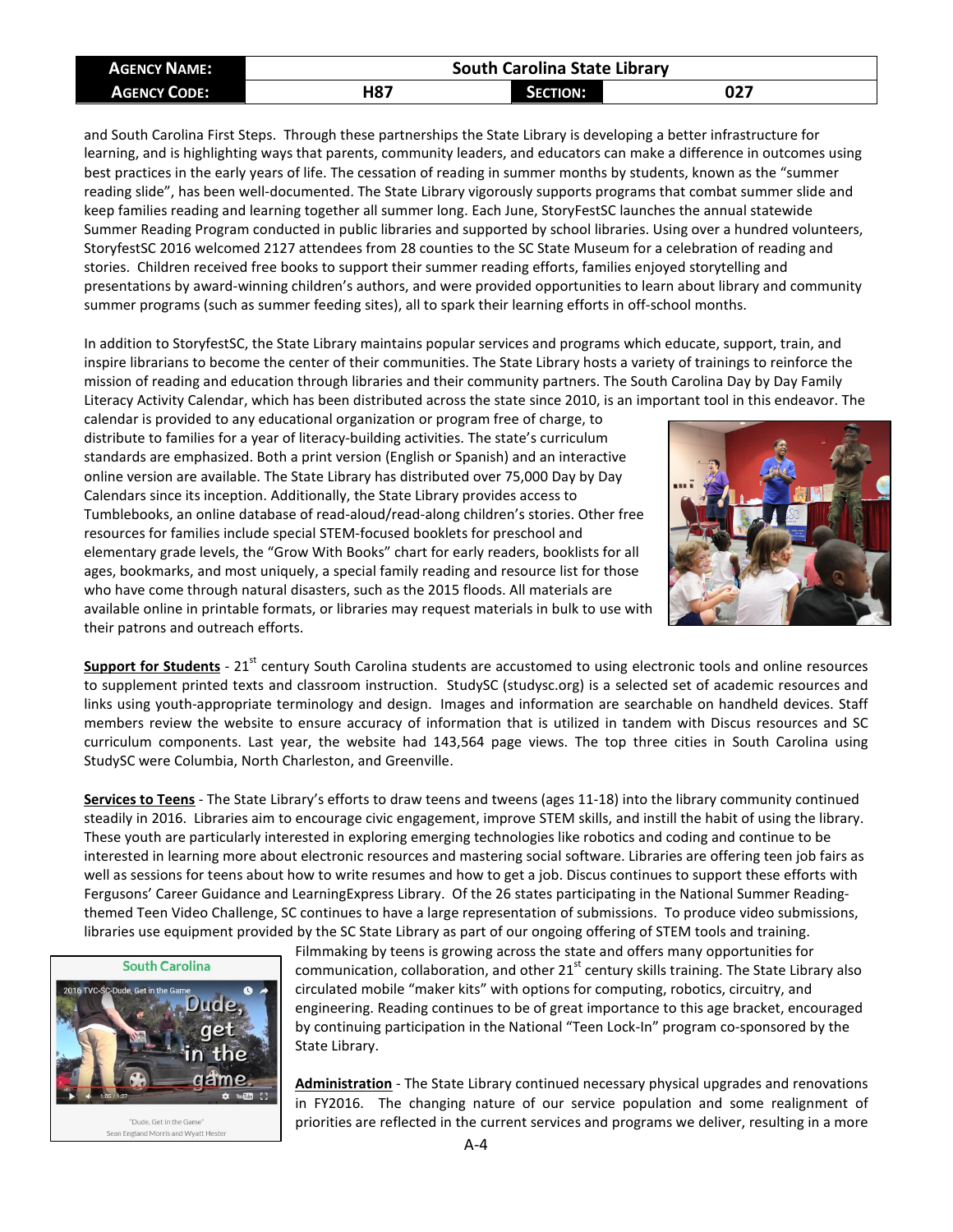| <b>AGENCY NAME:</b> | <b>South Carolina State Library</b> |          |     |  |  |  |  |  |
|---------------------|-------------------------------------|----------|-----|--|--|--|--|--|
| <b>AGENCY CODE:</b> | H87                                 | SECTION: | 027 |  |  |  |  |  |

functional workspace both in the physical space and in our online offerings. The Library's streamlined collection and our flexible facilities design are more responsive than ever to the needs of library and government workers, citizens wishing to update their skills and knowledge, educators, and families. We offer meeting spaces and up-to-date presentation technology. Last year, the State Library had 16,305 visitors. We also hosted 5224 citizens in 139 workshops and presentations in 2015.

## **Key Challenges for the State Library**

- 1. The State Library is increasing its efforts to take services directly to points of need around the state, as the most effective way to assess problems and provide solutions. Our State funds are almost entirely passed through in the form of State Aid to public libraries. Recent restitution of some State Library staff positions still needs to be supplemented with additional positions to address the growing needs in the field – especially in our small and rural communities – to advise on core services such as outreach to early literacy and elderly populations, youth and families especially those with special needs, teen and tween services, and technology assistance at all levels.
- 2. The State Library's Talking Book Services department represents one of our largest financial commitments and is enormously popular, yet receives no State support. The State's total reliance on Federal funding for this vital program is a precarious situation and absorbs dollars that could be spent on other needed services. Currently, the program is operating below the required minimum recommended staffing level.
- 3. The price of providing Discus online information resources continues to rise, and the proportion of federal funds used to cover these costs grows every year. State funding, not federal, is the appropriate revenue source for these expenditures, as Discus is the primary learning tool for students statewide. We regularly identify additional tools that would be valuable for the K-12 community and observe that usage of our newest additions continue to rise. However, funding limitations prevent us from being able to feel confident that we can provide all of these necessary resources for the long term.
- 4. Bridging the gap between traditional library services and tomorrow's library-specific technology needs is a key challenge all libraries are facing. Library leadership is planning new roles for current and future employees. Through a physical public space redesign that continues into the next fiscal year, the Library hopes to begin offering more training opportunities and events for all types of libraries and State Library users, which will address both traditional and future library-related technology needs.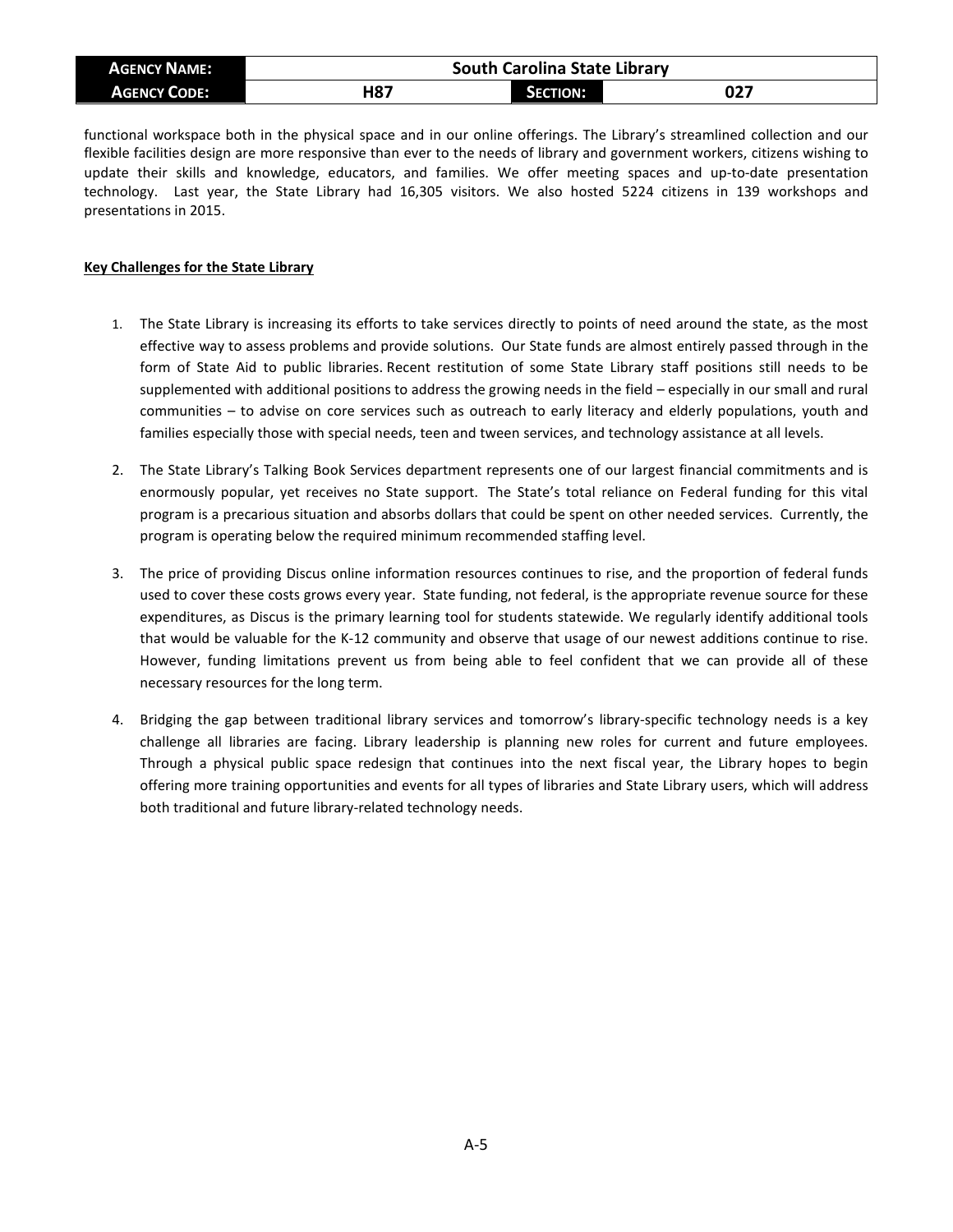|                | <b>Agency Name:</b> |              | <b>South Carolina State Library</b>                   |                                             | Fiscal Year 2016-17                                                                                                                                                                            |
|----------------|---------------------|--------------|-------------------------------------------------------|---------------------------------------------|------------------------------------------------------------------------------------------------------------------------------------------------------------------------------------------------|
|                |                     | <b>H87</b>   | Section:                                              | 27                                          | <b>Accountability Report</b>                                                                                                                                                                   |
|                | <b>Agency Code:</b> |              |                                                       |                                             | <b>Strategic Planning Template</b>                                                                                                                                                             |
|                |                     | Item#        |                                                       |                                             |                                                                                                                                                                                                |
|                | Goal                | <b>Strat</b> | <b>Associated Enterprise Objective</b><br>Object      |                                             | <b>Description</b>                                                                                                                                                                             |
| G              | $\mathbf{1}$        |              | <b>Education, Training, and Human Development</b>     |                                             | Libraries serve as educational institutions for an informed populace.                                                                                                                          |
| S.             |                     | 1.1          |                                                       |                                             | Maintained a network of key constituents to continue the work of libraries as educational institutions indispensable to South Carolina's intellectual landscape.                               |
| $\mathcal{O}$  |                     |              | 1.1.1                                                 |                                             | To contribute to the development of an educated, engaged, informed South Carolina citizenry                                                                                                    |
| <b>S</b>       |                     | 1.2          |                                                       | Provided Discus online resources statewide. |                                                                                                                                                                                                |
| $\mathcal O$   |                     |              | 1.2.1                                                 |                                             | To ensure that accessible information is available 24/7 to all citizens                                                                                                                        |
| -S             |                     | 1.3          |                                                       |                                             | Pursued collaborative efforts with K-12 and other institutional partners.                                                                                                                      |
| $\Omega$       |                     |              | 1.3.1                                                 |                                             | To achieve cost savings and keep priorities aligned.                                                                                                                                           |
| - S            |                     | 1.4          |                                                       |                                             | Within active partnerships (such as the SCLENDS consortium and the online documents depository) continue to seek ways of improving functionality and use of resources                          |
| $\overline{O}$ |                     |              | 1.4.1                                                 | Realize cost savings and cost avoidance.    |                                                                                                                                                                                                |
| $\overline{O}$ |                     |              | 1.4.2                                                 |                                             | Make information resources freely available and electronically accessible to a growing audience.                                                                                               |
| -S             |                     | 1.5          | <b>Public Infrastructure and Economic Development</b> |                                             | Disburse funds to meet agency objectives for public libraries.                                                                                                                                 |
| $\mathcal{O}$  |                     |              | 1.5.1                                                 |                                             | Administer State Aid to public libraries to ensure maintenance of library personnel and operations                                                                                             |
| $\overline{O}$ |                     |              | 1.5.2                                                 |                                             | Award federal LSTA funds on a competitive basis to support programs and services in public libraries statewide.                                                                                |
| G              | $\overline{2}$      |              | <b>Healthy and Safe Families</b>                      |                                             | Library services respond to focused needs of South Carolina citizens.                                                                                                                          |
| -S             |                     | 2.1          |                                                       |                                             | Provided Talking Book Services statewide, improving outreach to local/rural communities to draw more users to the TBS program statewide.                                                       |
| $\Omega$       |                     |              | 2.1.1                                                 |                                             | To ensure that all citizens with disabilities are aware of the free services available to them.                                                                                                |
| O              |                     |              | 2.1.2                                                 |                                             | To ensure that citizens with disabilities utilize the free services available to them to the extent possible.                                                                                  |
| -S             |                     | 2.2          |                                                       |                                             | A skills-based development program for library workers is being implemented based on assessment of skill levels and needs.                                                                     |
| $\Omega$       |                     |              | 2.2.1                                                 |                                             | To ensure that all library tasks, and the corresponding skills of library workers, are aligned with the 21st Century skill set recommended by the U.S. Institute of Museum and Library Srv.    |
| G              | $\mathbf{3}$        |              | <b>Public Infrastructure and Economic Development</b> |                                             | State employees engage in excellent government practice.                                                                                                                                       |
| - S            |                     | 3.1          |                                                       |                                             | Expanded and promoted online services to government workers.                                                                                                                                   |
| $\overline{O}$ |                     |              | 3.1.1                                                 |                                             | High quality, on-point skills training for workers results in improved government operations.                                                                                                  |
| <b>S</b>       |                     | 3.2          |                                                       |                                             | Provided ebooks on management, technology and other pertinent topics to government workers.                                                                                                    |
| $\mathcal O$   |                     |              | 3.2.1                                                 |                                             | Easy, convenient access to information resources increases use of up-to-date information.                                                                                                      |
| <b>S</b>       |                     | 3.3          |                                                       |                                             | Continued the collection of born digital State Agency documents and expanded the digitization of print documents of retrospective importance.                                                  |
| $\mathcal{O}$  |                     |              | 3.3.1                                                 |                                             | Allows citizens immediate online access to the work of state government.                                                                                                                       |
| <b>S</b>       |                     | 3.4          |                                                       |                                             | Developed additional social media connectivity for sharing news and information.                                                                                                               |
| 0              |                     |              | 3.4.1                                                 |                                             | Enabled promotion and highlighting of important news and information through multiple communication channels.                                                                                  |
| G              | $\overline{a}$      |              | <b>Education, Training, and Human Development</b>     |                                             | Young children will be better prepared for school, with pre-reading skills and reading motivation in place, and their families will be supportive and engaged in the child's reading progress. |
| -S             |                     | 4.1          |                                                       |                                             | Family literacy programs were implemented in SC libraries.                                                                                                                                     |
| $\overline{O}$ |                     |              | 4.1.1                                                 |                                             | To fill a service gap in remote and rural area in the provision of reading skills and reading encouragement especially for very young children.                                                |
| <b>S</b>       |                     | 4.2          |                                                       |                                             | Partnerships and collaborations were developed and maintained                                                                                                                                  |
| $\overline{O}$ |                     |              | 4.2.1                                                 |                                             | To enhance and multiply the effectiveness of all literacy efforts and avoid duplication of effort.                                                                                             |
| <b>S</b>       |                     | 4.3          |                                                       |                                             | Resources and materials such as the Day by Day early literacy calendar were made available to citizens.                                                                                        |
| $\mathcal{O}$  |                     |              | 4.3.1                                                 |                                             | To provide cost-free, engaging literacy resources for families, introducing and reinforcing emerging reader skills.                                                                            |
| - 5            |                     | 4.4          |                                                       |                                             | Reading encouragement programs and services incorporating STEM elements were expanded.                                                                                                         |
| $\mathcal{O}$  |                     |              | 4.4.1                                                 |                                             | To provide additional opportunities for local communities to engage in activities to support reading and incorporate STEM concepts.                                                            |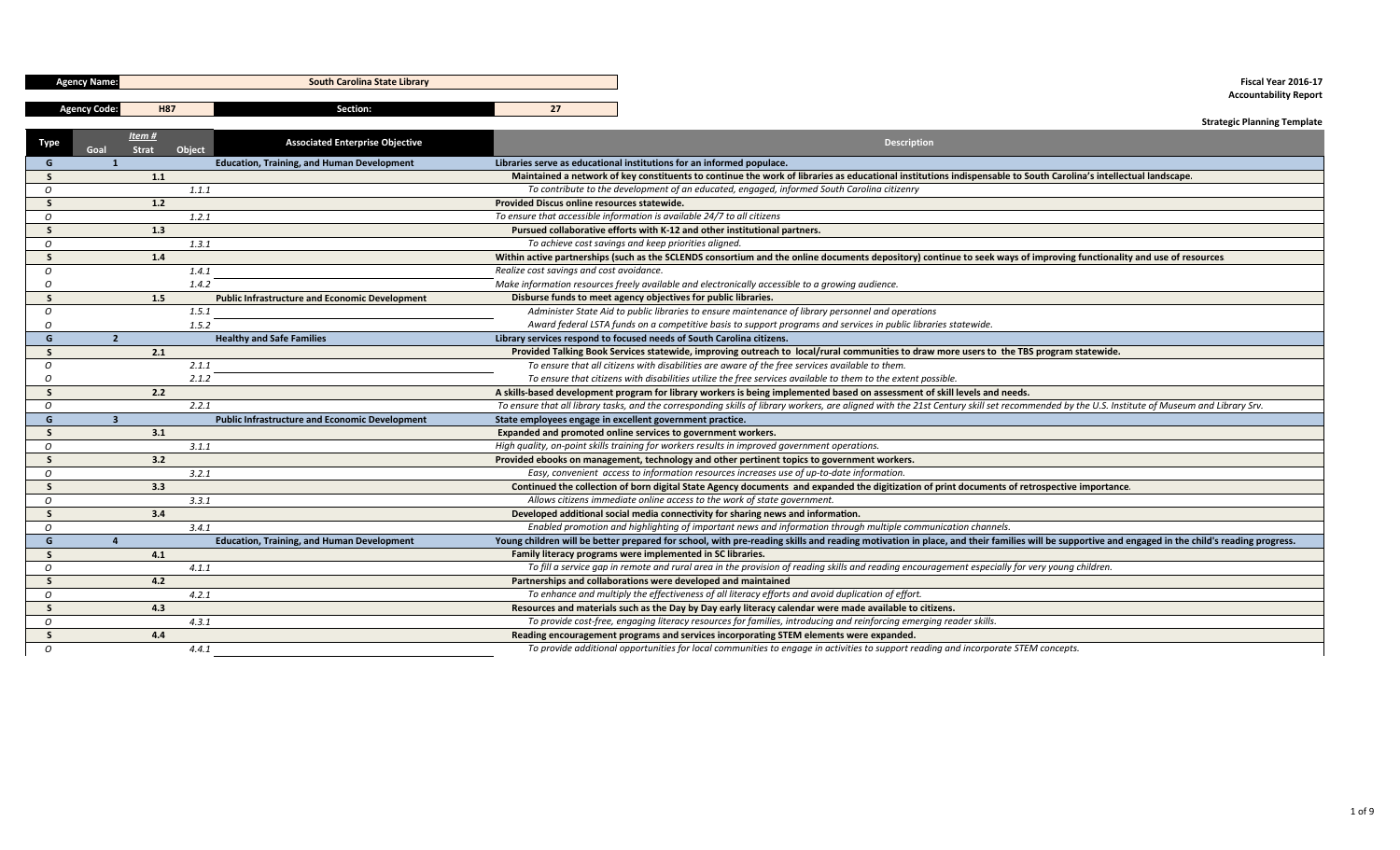| Item           | <b>Performance Measure</b>                                                                                                                                                                                                                                                     | <b>Target Value</b> | <b>Actual Value</b> | <b>Future Target</b>                                                                    | <b>Time Applicable</b>          | <b>Data Source and Availability</b>                                                                                                                                       | <b>Calculation Method</b>                                                                                                                                                             | <b>Associated Objective(s)</b> |
|----------------|--------------------------------------------------------------------------------------------------------------------------------------------------------------------------------------------------------------------------------------------------------------------------------|---------------------|---------------------|-----------------------------------------------------------------------------------------|---------------------------------|---------------------------------------------------------------------------------------------------------------------------------------------------------------------------|---------------------------------------------------------------------------------------------------------------------------------------------------------------------------------------|--------------------------------|
|                |                                                                                                                                                                                                                                                                                |                     |                     | Value                                                                                   |                                 |                                                                                                                                                                           |                                                                                                                                                                                       |                                |
| $\mathbf{1}$   | Usage of Discus online resources is increased<br>(SC total usage)                                                                                                                                                                                                              | 44,853,229          | 40,910,556          | Usage growth due<br>to promotional<br>efforts and<br>increased interest<br>in resources | 30, 2016                        | July 1, 2015 - June Calculated by Agency's Director<br>of Information Services                                                                                            | Comparison of annual totals                                                                                                                                                           | 1.2.1                          |
| $\overline{2}$ | Skills are improved in the use of Discus<br>online resources - Trainings are provided for<br>Discus users                                                                                                                                                                      | 102                 | 81                  | Correlates with<br>need/requests for<br>training                                        | July 1, 2015 - June<br>30.2016  | Reported by Discus staff                                                                                                                                                  | Report for time period specified                                                                                                                                                      | 1.2.1                          |
| 3              | Skills are improved in the use of Discus<br>online resources for school and library<br>personnel - Number trained in skills<br>development workshops                                                                                                                           | 2978                | 2220                | Correlates with<br>need/requests for<br>training                                        | July 1, 2015 - June<br>30, 2016 | Reported by Discus staff                                                                                                                                                  | Report for time period specified                                                                                                                                                      | 1.2.1                          |
| 4              | Interest in Talking Book Services - Number<br>of volunteer hours committed to recording<br>for the blind.                                                                                                                                                                      | 1470                | 1875                | Increase as possible                                                                    | July 1, 2015 - June<br>30, 2016 | Reported by Director of Talking<br><b>Books Services</b>                                                                                                                  | Report for time period specified                                                                                                                                                      | 2.1.1                          |
| 5              | Usage of Talking Books Services is increased -<br>Number of registered patrons                                                                                                                                                                                                 | 5937                | 5898                | 10% annual<br>increase                                                                  | July 1, 2015 - June<br>30, 2016 | TBS Members, Reported by<br>Director of Talking Books<br>Services                                                                                                         | Documentation of registered TBS<br>patrons.                                                                                                                                           | 2.1.2                          |
| 6              | The demand for personal assistance<br>provided by Talking Books Services staff is<br>met - Average number served daily                                                                                                                                                         | 63                  | 60                  | Maximum that can<br>be handled by staff                                                 | July 1, 2015 - June<br>30, 2016 | Reported by Director of Talking<br><b>Books Services</b>                                                                                                                  | Simple tally                                                                                                                                                                          | 2.1.2                          |
| $\overline{7}$ | Available TBS resources are used - Number of<br>items used by patrons                                                                                                                                                                                                          | 277,219             | 221,338             | 1% annual increase                                                                      | July 1, 2015 - June<br>30, 2016 | Reported by Director of Talking<br><b>Books Services</b>                                                                                                                  | Report for time period specified                                                                                                                                                      | 2.1.2                          |
| 8              | Government workers and citizens including<br>educators, library audiences, and<br>agency/organization staff gain knowledge<br>and skills on a variety of topics including<br>technology, cybersafety, and searching skills<br>Number of SCSL workshops and webinars<br>offered | 180                 | 139                 | Correlates with<br>need/requests for<br>assistance                                      | July 1, 2015 - June<br>30, 2016 | Reported by agency staff<br>engaged in outreach activities                                                                                                                | Simple tally                                                                                                                                                                          | 3.1.1                          |
| 9              | Knowledge and skills of government<br>workers and citizens are improved, as<br>demonstrated by participation in SCSL<br>workshops and webinars                                                                                                                                 | 5670                | 5224                | Correlates with<br>need/requests for<br>assistance                                      | July 1, 2015 - June<br>30, 2016 | Reported by agency staff<br>engaged in outreach activities                                                                                                                | Tally of attendance                                                                                                                                                                   | 3.1.1                          |
| 10             | Professional materials and information are<br>made accessible for South Carolina workers<br>free of charge - Size of electronic collection                                                                                                                                     | 160,614             | 169,013             | Downloadable e-<br>books collections<br>increase annually<br>with budget<br>allotment   | July 1, 2015 - June<br>30.2016  | Agency's Director of Information Snapshot report<br>Services                                                                                                              |                                                                                                                                                                                       | 3.2.1                          |
| 11             | Professional materials and information used<br>by South Carolina workers - Use of<br>electronic collection (number of retrievals)                                                                                                                                              | 80,566              | 56,990              | 10% annual<br>increase                                                                  | July 1, 2015 - June<br>30, 2016 | Online vendor report                                                                                                                                                      | Report for time period specified                                                                                                                                                      | 3.2.1                          |
| 12             | Cost savings realized by making<br>downloadable E-books available                                                                                                                                                                                                              |                     | \$25,651,103        | Constantly seeking<br>ways to maximize<br>savings                                       | July 1, 2015 - June<br>30, 2016 | Calculated by Agency's Director<br>of Information Services                                                                                                                | Additional resources purchased. Aggregate<br>cost of individual book titles if purchased by<br>state government employees. (YPB Library<br>Services 2013 New Book Price Report)       | 3.2.1                          |
| 13             | Young children and families have free access<br>to early literacy opportunities and materials -<br>Number of Day by Day Early Literacy<br>calendars to childcare facilities and families<br>(English language version)                                                         |                     | 7742                | As requested                                                                            | July 1, 2015 - June<br>30, 2016 | Count of statewide distribution                                                                                                                                           | Simple tally                                                                                                                                                                          | 4.1.1                          |
| 14             | Young children and families have free access<br>to early literacy opportunities and materials -<br>Spanish language version of Day by Day Early<br>Literacy calendars distributed                                                                                              | 520                 | 938                 | As requested                                                                            | July 1, 2015 - June<br>30, 2016 | Count of statewide distribution                                                                                                                                           | Simple tally                                                                                                                                                                          | 4.1.1                          |
| 15             | Reading skills are improved statewide by<br>participation in the annual Summer Reading<br>Program - Number of people of all ages<br>registered for SRP                                                                                                                         | 119,141             | 116,323             | 10% annual<br>increase in all age<br>groups participating                               | July 1, 2015 - June<br>30, 2016 | Count of SRP program<br>registrants in all public libraries                                                                                                               | Documented by registrations entered<br>in Evanced data collection system                                                                                                              | 4.2.1                          |
| 16             | Promote and increase participation in public<br>library Summer Reading Programs -<br>Documented attendance at StoryfestSC, the<br>annual SRP Kickoff event                                                                                                                     | 2377                | 2127                | 10% annual<br>increase                                                                  | July 1, 2015 - June<br>30, 2016 | Registration at the event                                                                                                                                                 | Online registration tally                                                                                                                                                             | 4.2.1                          |
| 17             | Student skills in use of standards-based<br>online resources are improved - Number of<br>visits to the StudySC website                                                                                                                                                         | 37,930              | 34,831              | 10% annual<br>increase in activity                                                      | July 1, 2015 - June<br>30, 2016 | Tracked and reported by Google<br>Analytics                                                                                                                               | Report for time period specified                                                                                                                                                      | 4.4.1                          |
| 18             | Library use and reading are encouraged<br>through library programs - Number of<br>library systems receiving Summer Reading<br>Program Grants                                                                                                                                   | 42                  | 40                  | 100% of public<br>libraries (42<br>systems)                                             | July 1, 2015 - June<br>30, 2016 | Documentation of awards                                                                                                                                                   | Simple tally                                                                                                                                                                          | 4.4.1                          |
| 19             | Management and operation of public<br>libraries, and service capacity of agencies and<br>organizations, are improved - Number of<br>consultations with State Library staff                                                                                                     | 490                 | 1166                | 10% increase                                                                            | July 1, 2015 - June<br>30, 2016 | Selected State Library staff<br>records of individual telephone,<br>email and on-site counseling<br>with library directors and agency<br>and organization staff statewide | Consultant's tallies                                                                                                                                                                  | 2.3.1                          |
| 20             | Public library community is supported<br>through certification and documenting<br>attainment of professional training -<br>Librarian certifications issued                                                                                                                     | 26                  | 26                  | Provided in<br>response to<br>demand                                                    | July 1, 2015 - June<br>30, 2016 | Recorded by staff                                                                                                                                                         | Report for time period specified                                                                                                                                                      | 2.3.1                          |
| 21             | Value of collaborative approach to provision<br>of online access to library materials is<br>demonstrated - Number of registered<br>cardholders in SCLENDS                                                                                                                      | 537,139             | 808,893             | 10% increase                                                                            | July 1, 2015 - June<br>30, 2016 | Services                                                                                                                                                                  | Report for time period specified. New<br>Agency's Director of Information 3-year averaging formula introduced<br>in 2015 to reduce fluctuation in<br>numbers across member libraries. | 1.4.1                          |
| 22             | Improved access to more materials through<br>a collaborative approach - Number of<br>materials available through the SCLENDS<br>catalog                                                                                                                                        | 2,900,000           | 3,578,227           | 10% increase                                                                            | July 1, 2015 - June<br>30, 2016 | Agency's Director of Information Snapshot report<br>Services                                                                                                              |                                                                                                                                                                                       | 1.4.2                          |
| 23             | Improved access to more materials through<br>a collaborative approach - Number of<br>materials circulated through the SCLENDS<br>catalog                                                                                                                                       | 4,441,645           | 4,015,807           | Usage grows with<br>addition of new<br>materials and new<br>users                       | July 1, 2015 - June<br>30, 2016 | Agency's Director of Information Report for time period specified<br>Services                                                                                             |                                                                                                                                                                                       | 1.4.2                          |
| 24             | Access to government publications and<br>information is improved by collecting<br>documents from State Agencies - Number of<br>items in the State Documents Digital<br>Depository                                                                                              | 16,800              | 18,500              | 100% of State<br>Agencies<br>contributing born<br>digital items                         | July 1, 2015 - June<br>30, 2016 | Reported by Agency Information Snapshot report<br>Services staff                                                                                                          |                                                                                                                                                                                       | 1.4.2                          |
| 25             | Access to government publications and<br>information demonstrated by use of the<br>State Documents Digital Depository -<br>Number of visits to the Depository                                                                                                                  | 37,611              | 38,495              | 10% annual<br>increase                                                                  | July 1, 2015 - June<br>30, 2016 | Google Analytics report                                                                                                                                                   | Report for time period specified                                                                                                                                                      | 1.4.2                          |
| 26             | Support for public library activities and<br>operations demonstrated through dispersal<br>of federal dollars to libraries - Number of<br>subgrants to fund local projects designed to<br>meet needs of citizens                                                                | 42                  | 140                 | 100% of public<br>libraries receive at<br>least one subgrant<br>annually                | July 1, 2015 - June<br>30, 2016 | LSTA subgrants awarded to<br>public and academic libraries -<br><b>LSTA Coordinator</b>                                                                                   | Report for time period specified                                                                                                                                                      | 1.5.2                          |
| 27             | Support for public library activities and<br>operations demonstrated through dispersal<br>of state dollars to libraries - State funds for<br>core library services                                                                                                             | \$10,910,221.00     | \$10,910,221.00     | Restore matching<br>funds required for<br>federal dollars                               | July 1, 2015 - June<br>30, 2016 | State Aid and Lottery funds                                                                                                                                               | Per capita allocation and agency<br>funding per annual State legislation                                                                                                              | 1.5.1                          |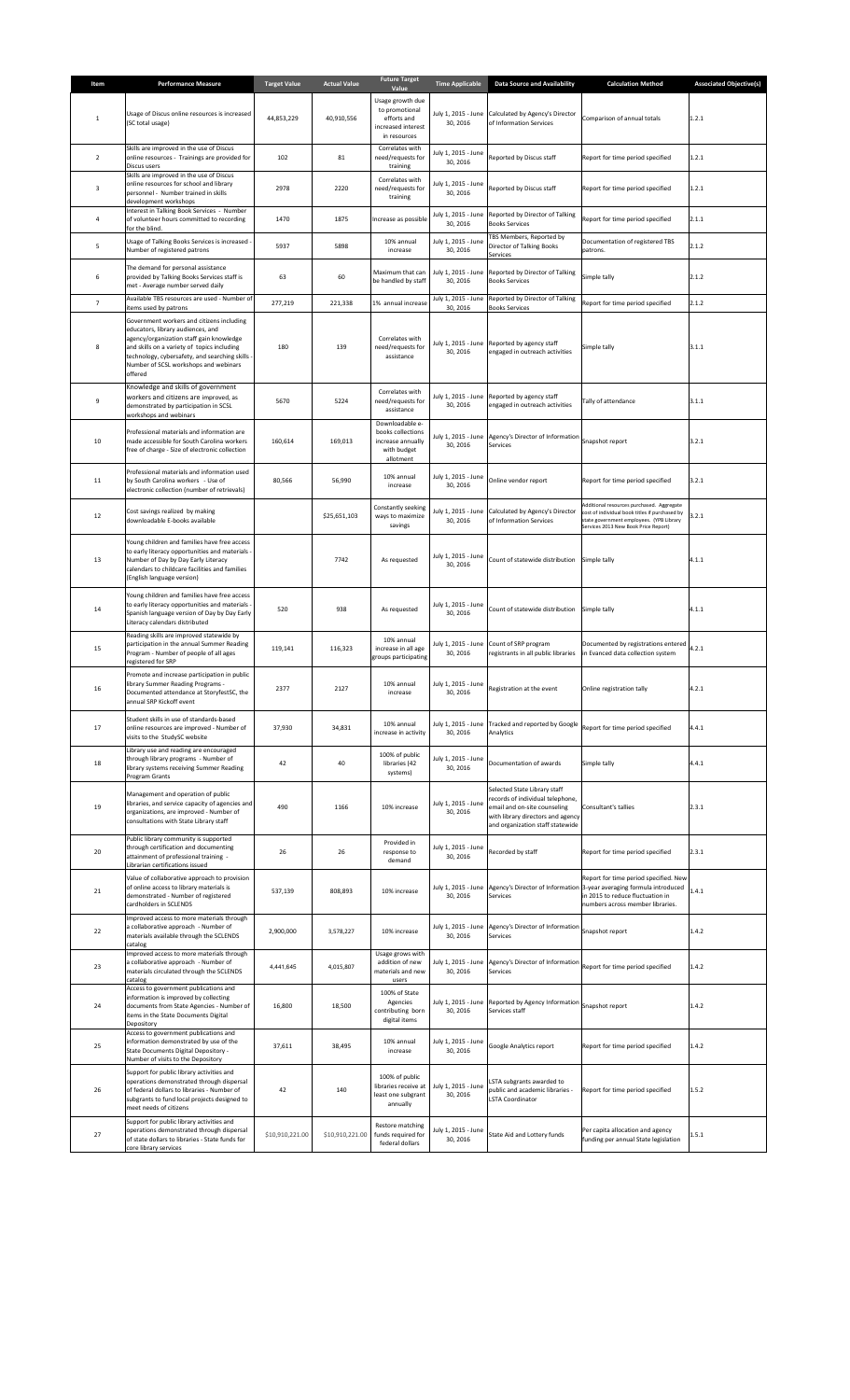| <b>Agency Name:</b>            | <b>South Carolina State Library</b>                                                             |                  |                                  |    |                |     |                           |                          |                                     |            |          |                          | Fiscal Year 2015-16                                     |
|--------------------------------|-------------------------------------------------------------------------------------------------|------------------|----------------------------------|----|----------------|-----|---------------------------|--------------------------|-------------------------------------|------------|----------|--------------------------|---------------------------------------------------------|
|                                |                                                                                                 |                  |                                  |    |                |     |                           |                          |                                     |            |          |                          | <b>Accountability Report</b>                            |
| <b>Agency Code:</b>            | <b>H87</b>                                                                                      | Section:         | 027                              |    |                |     |                           |                          |                                     |            |          |                          |                                                         |
|                                |                                                                                                 |                  |                                  |    |                |     |                           |                          |                                     |            |          |                          | <b>Program Template</b>                                 |
| Program/Title                  | <b>Purpose</b>                                                                                  |                  | FY 2015-16 Expenditures (Actual) |    |                |     |                           |                          | FY 2016-17 Expenditures (Projected) |            |          |                          | <b>Associated Objective(s)</b>                          |
|                                |                                                                                                 | General          | Other                            |    | Federal        |     | <b>TOTAL</b>              | General                  | Other                               | Federal    |          | <b>TOTAL</b>             |                                                         |
| Administration                 | Personal services and operating expenses;<br>services to government.                            | 890,286          |                                  | .S | 950,521        |     | $1,840,807$ \$            | $1,598,102$ \$           |                                     | 950,000    |          |                          | 2,548,102 1.1.1,2.2.1,                                  |
| II. Talking Books Services     | 100% of needed funding for TBS personnel<br>and operations. Services to low-vision<br>citizens. | ۰                | $\sim$                           | Ŝ  | 125,929        |     | $125,929$ \$              | $1,500$   \$             |                                     | 126,000 \$ |          |                          | 127,500 2.1.1,2.1.2                                     |
| III. Innovation and Technology | Provision of electronic services to citizens<br>(Discus, SC LENDS)                              | 2,399,146        | $\sim$                           | S  | 39,000         |     | $2,438,146$ \$            | $2,494,949$ \$           |                                     | 156,879    |          | 2,651,828                | 1.2.1, 1.4.1, 1.4.2, 3.1.1, 3.2.<br>1,3.3.1,3.4.1       |
| <b>IV.Library Services</b>     | Support and services to public libraries<br>including State Aid and federal subgrants           | $6,146,938$   \$ | $\sim$                           | .S | 1,469,334      |     | $8,333,368$ $\frac{1}{5}$ | $7,711,338$ \$           | $\overline{\phantom{a}}$            | 1,019,403  | Ŝ.       | 8,730,741                | 1.3.1, 1.5.1, 1.5.2, 2.3.1, 4.1.<br>1,4.2.1,4.3.1,4.4.1 |
| V. Employee Benefits           | Fringe benefits                                                                                 | 304,467          |                                  |    | 344,587        |     | 649,055                   | 304,467                  | $\overline{\phantom{a}}$            | 258,500    |          |                          | 562,967 all objectives                                  |
| supplemental - Aid to counties | VI. Non-recurring Appropriations   Non-recurring lottery funds to County<br>Libraries           | 0 <sup>1</sup>   | $1,600,849$ \$                   |    | $\sim$ 10 $\,$ |     | $1,600,849$ \$            | $\overline{\phantom{a}}$ | $\blacksquare$                      | $\sim$     | <b>S</b> | $\overline{\phantom{a}}$ | 1.5.1                                                   |
|                                |                                                                                                 | 9,740,837<br>د.  | 1,600,849                        | د. | 2,929,371      | \$. | $14,271,057$ \ \$         | 12,110,356               |                                     | 2,510,782  | -S       | 14,621,138               |                                                         |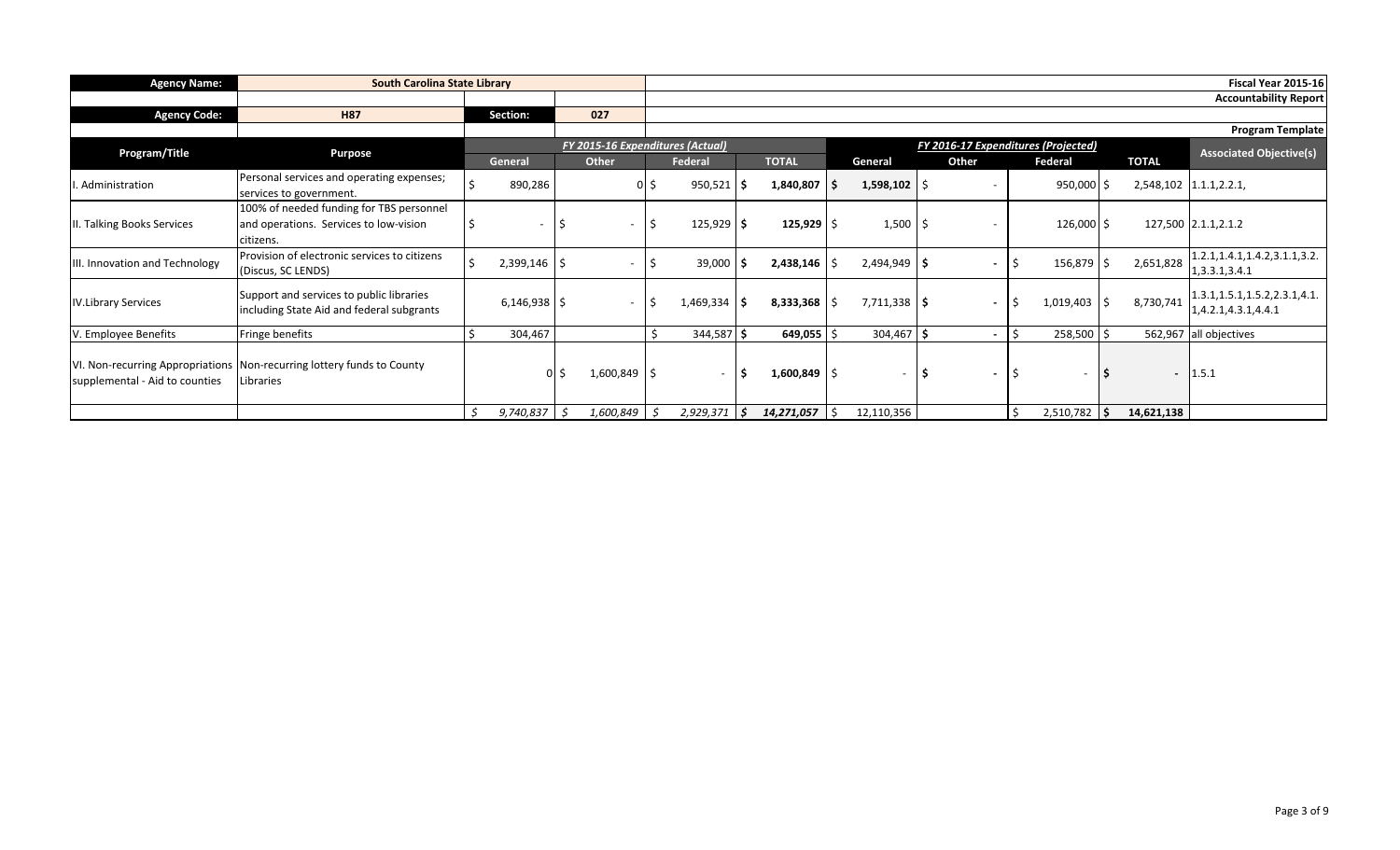| <b>Agency Name:</b> | <b>South Carolina State Library</b>            |                     |             |                                                                                                                                                                                                              | Fiscal Year 2015-16                                             |
|---------------------|------------------------------------------------|---------------------|-------------|--------------------------------------------------------------------------------------------------------------------------------------------------------------------------------------------------------------|-----------------------------------------------------------------|
| <b>Agency Code:</b> | <b>H87</b>                                     | Section:            | 027         |                                                                                                                                                                                                              | <b>Accountability Report</b>                                    |
| Item#               | <b>Law Number</b>                              | <b>Jurisdiction</b> | Type of Law | <b>Statuary Requirement and/or Authority Granted</b>                                                                                                                                                         | <b>Legal Standards Template</b><br><b>Associated Program(s)</b> |
|                     | TITLE 60, CHAPTER 1,<br><b>SECTION 60-1-10</b> | State               | Statute     | LIBRARIES, ARCHIVES, MUSEUMS, AND ARTS. SOUTH CAROLINA STATE LIBRARY.<br>Establishment of South Carolina State Library; State Library Board; appointment and terms of<br>office of board members; vacancies. | All activities of the State<br>Library                          |
|                     | CHAPTER 75.                                    | State               | Regulation  | State Aid to Public Libraries: Regulations                                                                                                                                                                   | Distribution of State Aid to<br>county public libraries         |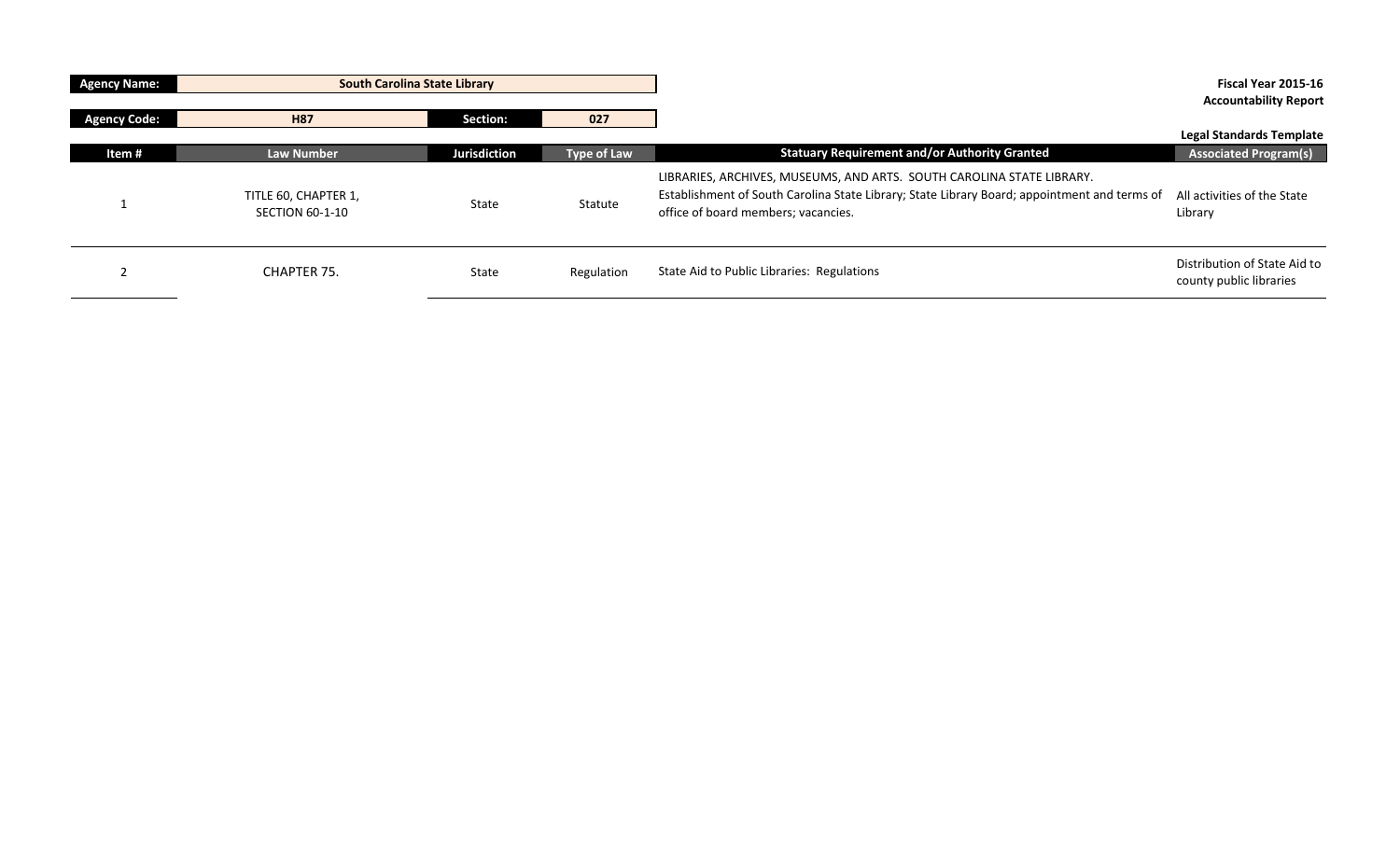| <b>Agency Name:</b>                    | <b>South Carolina State Library</b>                                                                   |                                                                                                                                                                  | Fiscal Year 2015-16<br><b>Accountability Report</b> |                                                                                                                                                                               |  |
|----------------------------------------|-------------------------------------------------------------------------------------------------------|------------------------------------------------------------------------------------------------------------------------------------------------------------------|-----------------------------------------------------|-------------------------------------------------------------------------------------------------------------------------------------------------------------------------------|--|
| <b>Agency Code:</b>                    | <b>H87</b><br>Section:                                                                                | 27                                                                                                                                                               |                                                     |                                                                                                                                                                               |  |
|                                        |                                                                                                       |                                                                                                                                                                  |                                                     | <b>Customer Template</b>                                                                                                                                                      |  |
| <b>Divisions or Major Programs</b>     | <b>Description</b>                                                                                    | <b>Service/Product Provided to Customers</b>                                                                                                                     | <b>Customer Segments</b>                            | Specify only for the following Segments: (1) Industry: Name; (2) Professional Organization: Name; (3)<br><b>Public: Demographics.</b>                                         |  |
| Administration                         | Oversees the Agency's budget, personnel, and<br>other core functions                                  | Ensures appropriate operations of and<br>support for the departments of the State<br>Library                                                                     | <b>General Public</b>                               | Age: All ages; Gender: All genders; Income: All income levels; Conditions: All SC residents who benefit<br>from services of the State Library                                 |  |
| <b>Information Technology</b>          | Operates and maintains the Agency's<br>technology infrastructure                                      | Ensures functions of the Agency's<br>technology infrastructure                                                                                                   | <b>General Public</b>                               | Age: All ages; Gender: All genders; Income: All income levels; Conditions: All SC residents who benefit<br>from electronic and technology-based services of the State Library |  |
| Library Development                    | Consults and provides training and other<br>services to county public libraries statewide             | Support, strengthen and develop public<br>library operations and staff                                                                                           | Local Govts.                                        |                                                                                                                                                                               |  |
| <b>Talking Books</b>                   | Provides services and books in formats for the Statewide delivery of audio and print<br>blind         | materials for customers with disabilities                                                                                                                        | <b>General Public</b>                               | Age: All ages; Gender: All genders; Income: All income levels; Conditions: Blind or those who are<br>disabled/unable to read conventional print materials                     |  |
| <b>Statewide Services and Programs</b> | Provides programs and services including<br>literacy services for public library clients<br>statewide | Plans and implements targeted services for<br>library personnel to increase capacity for<br>service delivery in county public libraries                          | Local Govts.                                        |                                                                                                                                                                               |  |
| <b>Discus Services</b>                 | Provides electronic resources for the public<br>and the K-12 community                                | Ensures delivery of online databases and<br>other electronic resources providing<br>information for the public, especially<br>students in South Carolina schools | <b>General Public</b>                               | Age: All ages; Gender: All genders; Income: All income levels; Conditions: All SC residents, but<br>particularly students in K-12 schools                                     |  |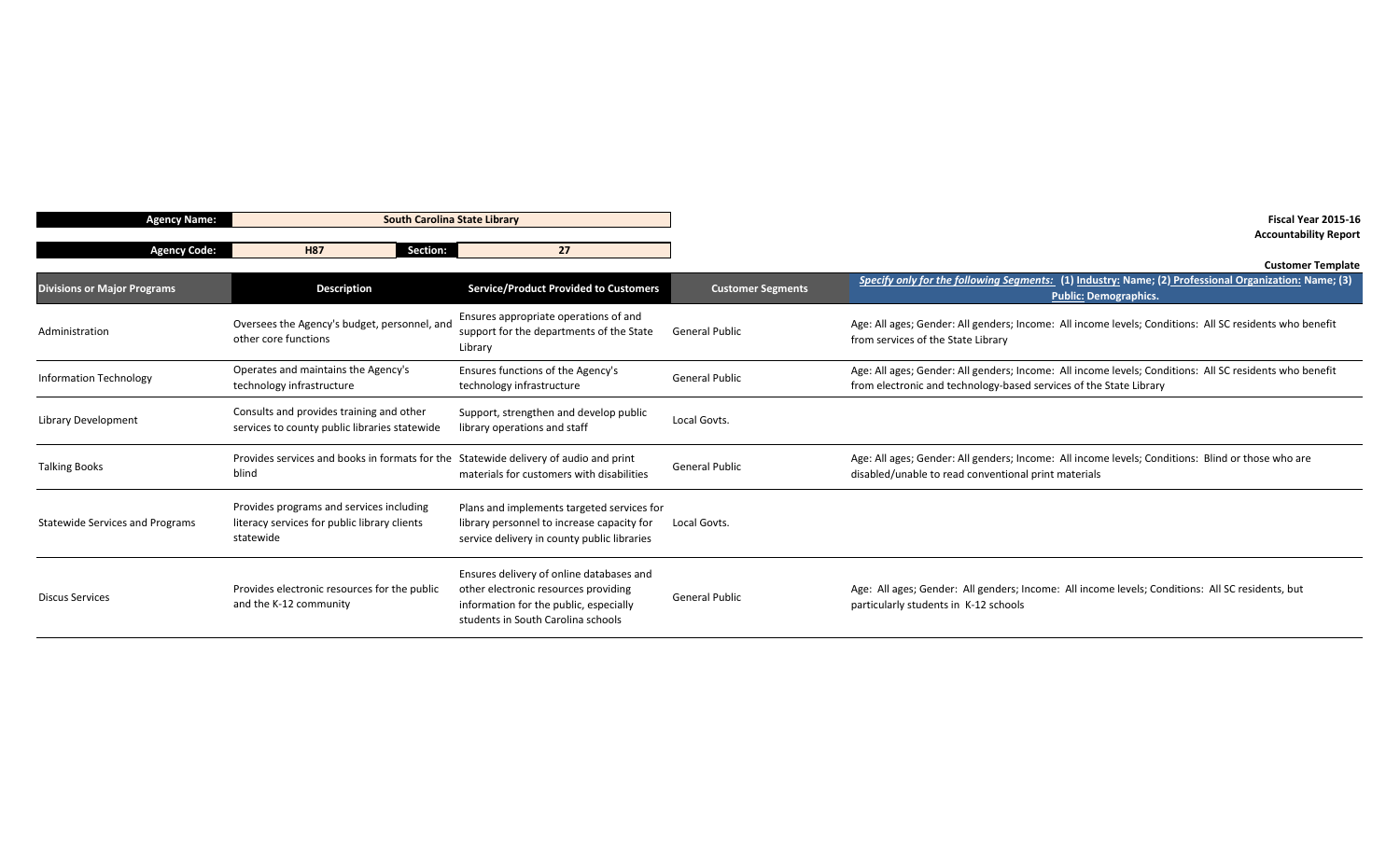| <b>Agency Name:</b>                                                         |                                   | <b>South Carolina State Library</b>                                                                                                                                                                                                                                                           | Fiscal Year 2015-16<br><b>Accountability Report</b> |
|-----------------------------------------------------------------------------|-----------------------------------|-----------------------------------------------------------------------------------------------------------------------------------------------------------------------------------------------------------------------------------------------------------------------------------------------|-----------------------------------------------------|
| <b>Agency Code:</b>                                                         | <b>H87</b>                        | Section:<br>027                                                                                                                                                                                                                                                                               | <b>Partner Template</b>                             |
| <b>Name of Partner Entity</b>                                               | <b>Type of Partner Entity</b>     | <b>Description of Partnership</b>                                                                                                                                                                                                                                                             | <b>Associated Objective(s)</b>                      |
| Assistive Technology Advisory Committee (ATAC)                              | <b>State Government</b>           | Serve on advisory committee and cross promotes assistive technology to<br>special populations                                                                                                                                                                                                 | 2.1.1                                               |
| South Carolina Center for Children's Books and Literacy                     | <b>Higher Education Institute</b> | Work collaboratively on literacy initiatives for children and adults<br>including the annual Read-In Annual Literacy Leaders awards                                                                                                                                                           | 4.2                                                 |
| K-12 Technology Committee                                                   | K-12 Education Institute          | Attend meetings, make decisions related to technology/connectivity and<br>statewide access in libraries and schools                                                                                                                                                                           | 4.2                                                 |
| South Carolina Commission for the Blind                                     | <b>State Government</b>           | Cross promotion of services available via Talking Book Services and<br>assistive technology                                                                                                                                                                                                   | 2.1.1                                               |
| South Carolina School for the Deaf and the Blind                            | K-12 Education Institute          | Talking Book Services sponsors annual art contest for students and<br>promotes reading/literary services                                                                                                                                                                                      | 2.1.1                                               |
| Humanities Council, South Carolina                                          | Non-Governmental Organization     | Cross promotes literary events/programs such as LTAI (Let's Talk About)<br>Book discussion program to libraries statewide, author talks                                                                                                                                                       | 1.1                                                 |
| Association of Public Library Administrators                                | <b>Professional Association</b>   | Works with library development and statewide services to host<br>workshops and other educational opportunities to the state's public<br>library administrators; Cross promotes events and programs                                                                                            | 1.3                                                 |
| Palmetto Archives, Libraries, and Museums Council on Preservation (PALMCOP) | Non-Governmental Organization     | Staff members serve on board and provide guidance and advice on issues<br>related to preservation of materials                                                                                                                                                                                | 1.3                                                 |
| SC Library Evergreen Delivery System (SC LENDS)                             | <b>Local Government</b>           | Serves as coordinating agency for 19 county consortium. SC LENDS<br>libraries share a single catalog, which means that patrons can search for<br>items at any of the libraries as easily as they search for items at their<br>home library. Items are delivered to requesting partner library | 1.4                                                 |
| <b>SC Library Association</b>                                               | Professional Association          | Staff members serve on board and provide guidance and advice on issues<br>related to all types of libraries                                                                                                                                                                                   | 1.3                                                 |
| SC Association of School Librarians                                         | <b>Professional Association</b>   | Staff members provide guidance and advice on issues related to school<br>libraries. Partners to provide annual Read-In at the State House                                                                                                                                                     | 1.3                                                 |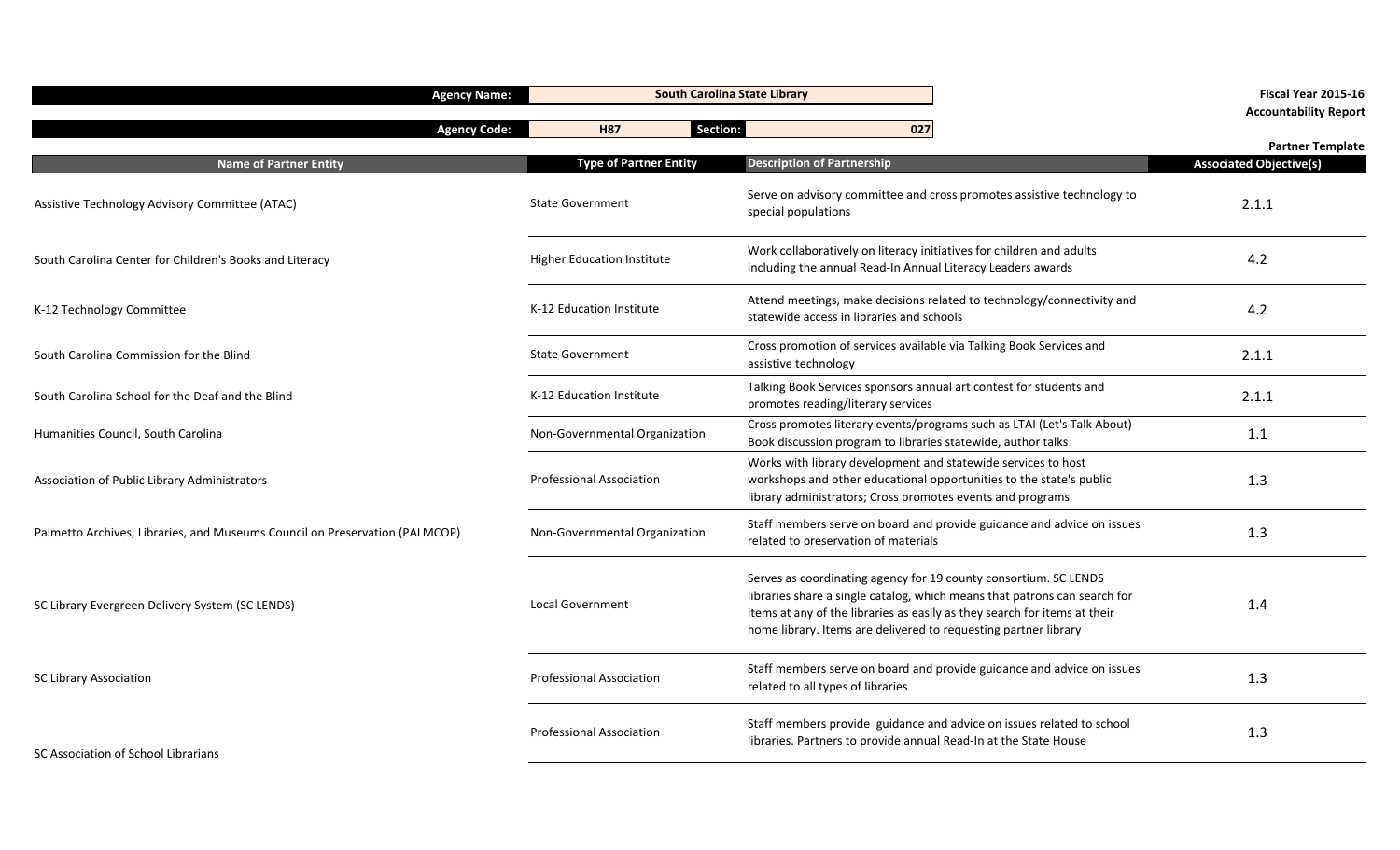| Partnership Among South Carolina Academic Libraries (PASCAL)           | <b>Professional Association</b> | Involved in digitization projects which bring together the significant<br>books, newspapers, images, manuscripts and media that contribute<br>recognition and understanding to the history and culture of state of South<br>Carolina. Digitization provides the availability of a statewide virtual<br>collection of key documents of South Carolina history for K-12 students,<br>college students and faculty, researchers and other citizens. | 1.3 |
|------------------------------------------------------------------------|---------------------------------|--------------------------------------------------------------------------------------------------------------------------------------------------------------------------------------------------------------------------------------------------------------------------------------------------------------------------------------------------------------------------------------------------------------------------------------------------|-----|
| University of South Carolina School of Library and Information Science | Higher Education Institute      | Provide internship and volunteer opportunities for students from<br>bachelor's to doctoral level; serve on advisory committees                                                                                                                                                                                                                                                                                                                   | 1.3 |
| Archives & History, South Carolina Department of                       | <b>State Government</b>         | Partner on digitization projects (see PASCAL above)                                                                                                                                                                                                                                                                                                                                                                                              | 1.3 |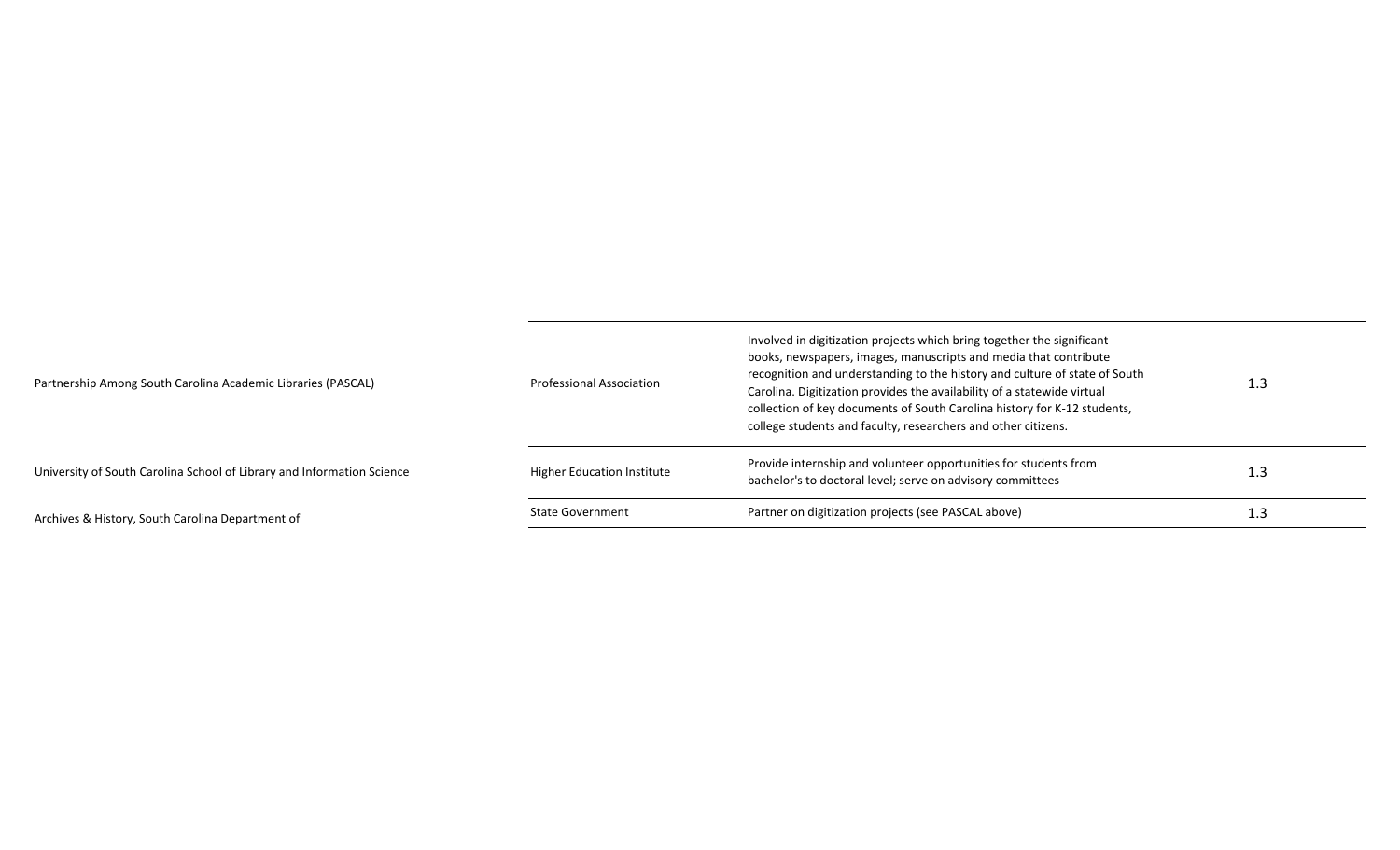| <b>Agency Name:</b> | <b>South Carolina State Library</b>                              |                                                    |                       |                        |                                        |                                                                                                                                                                                     | Fiscal Year 2015-16<br><b>Accountability Report</b>                                                                                         |
|---------------------|------------------------------------------------------------------|----------------------------------------------------|-----------------------|------------------------|----------------------------------------|-------------------------------------------------------------------------------------------------------------------------------------------------------------------------------------|---------------------------------------------------------------------------------------------------------------------------------------------|
| Agency Code:        | H87                                                              | Section:                                           | 027                   |                        |                                        |                                                                                                                                                                                     | <b>Report Template</b>                                                                                                                      |
| Item                | <b>Report Name</b>                                               | <b>Name of Entity Requesting</b><br>the Report     | <b>Type of Entity</b> | Reporting<br>Frequency | <b>Submission Date</b><br>(MM/DD/YYYY) | Summary of Information Requested in the Report                                                                                                                                      | <b>Method to Access the Report</b>                                                                                                          |
|                     | South Carolina Annual Public Library<br><b>Statistics Report</b> | Institute of Museum and<br><b>Library Services</b> | Federal               | Annually               | March 1, 2016                          | Broad range of data submitted by public libraries about<br>budget, personnel, collections, services, and other<br>aspects of library services                                       | Final reports posted on SCSL website:<br>http://statelibrary.sc.libguides.com/c.php?g=11804&p=529530                                        |
|                     | South Carolina State Library LSTA Report                         | Institute of Museum and<br><b>Library Services</b> | Federal               | Annually               | Dec. 30, 2016                          | Financial report annually and narrative evaluation at<br>five year intervals on the expenditure of Federal funds<br>through the Library Services and Technology Act<br>annual grant | Final reports and Five Year Evaluation reports available on IMLS website:<br>https://www.imls.gov/grants/grants-state/five-year-evaluations |